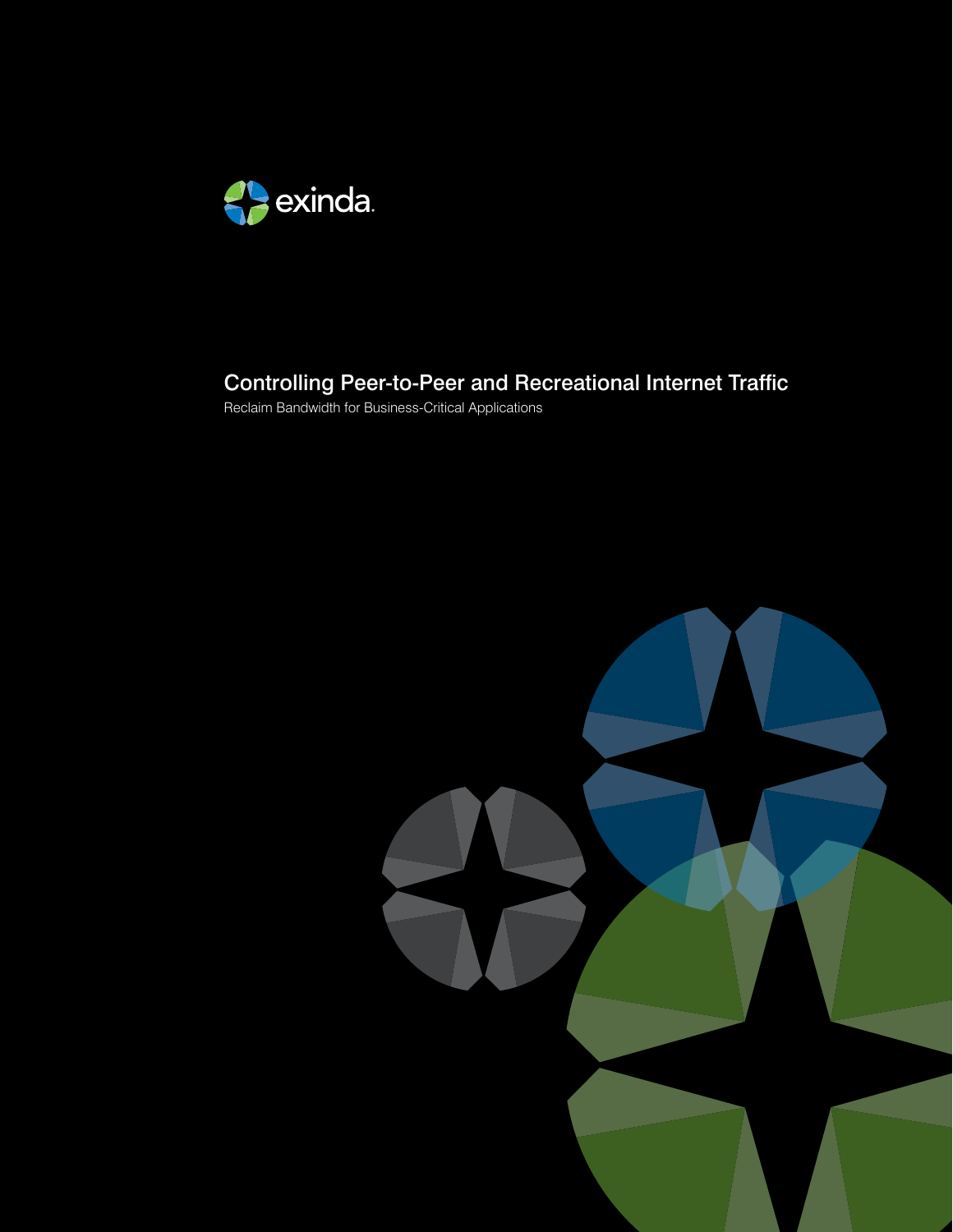

# Controlling Peer-to-Peer and Recreational Internet Traffic

Reclaim Bandwidth for Business-Critical Applications

# Executive Summary

Recreational use of the Internet at work has far reaching implications for employers in both the private and public sector. Recreational Internet traffic is defined as any type of traffic on the network that is neither directly nor indirectly related to line of business activities. Today's networks are inundated with ever-increasing volumes of recreational traffic generated by peer-to-peer (P2P) file downloads, access to broadband media via sites like YouTube, and repeated visits to popular social networking sites like Facebook®, MySpace and LinkedIn.

Beyond the cost of employees not doing their work, recreational Internet applications drive enormous volumes of traffic over organizations' Internet links. This high volume of traffic increases communication and network operating costs by forcing organizations to upgrade their bandwidth and invest in high capacity WAN. Recreational Internet traffic also increases congestion and competes with legitimate business applications for available bandwidth, creating delays, frustration and lost productivity when employees need to access business applications on the network.

Organizations' networks, already strained to the limit supporting business-critical Web-based applications, are increasingly vulnerable to the adverse effects of recreational traffic. A single bandwidth-hogging employee downloading illegal movies using a P2P application may result in the entire branch office workforce suffering from slow access to their CRM application. Recreational traffic is not merely an IT issue. When we talk about application performance, we're really talking about employee efficiency and overall business performance.

Aside from application delivery and cost issues, organizations may also face moral and legal imperatives to control recreational traffic due its questionable content. The network is an important asset that should not be used for delivering illegal or inappropriate content such as pornography or content that violates copyright laws.

This paper will discuss strategies for controlling a broad range of recreational Internet traffic such as instant messaging, P2P file downloads and social networking activities that can significantly slow business applications and impact employee productivity. By implementing a solution to effectively detect, classify and control recreational traffic, including encrypted P2P traffic designed to slip past corporate firewalls, organizations can improve employee productivity, accelerate application response times, reclaim bandwidth for business-critical applications and defer costly bandwidth upgrades.

"On average, 37% of network capacity has been occupied by traffic that is not business-critical."

#### Aberdeen Group,

"Application Performance Management: Getting IT on the C-Level Agenda", March 2009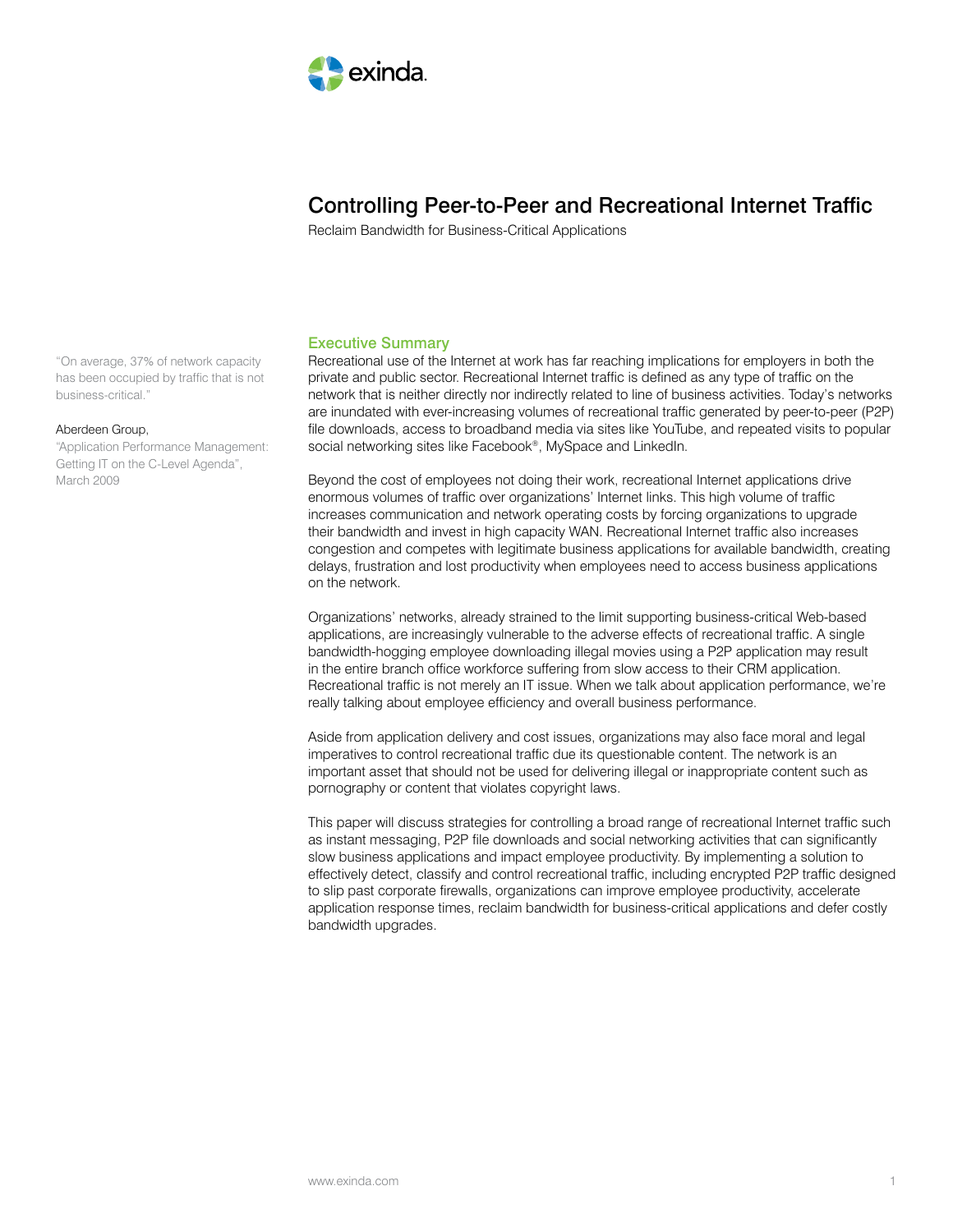| <b>Type of Recreational</b><br>Internet Traffic | Occurrence of<br>Recreational<br><b>Internet Traffic</b> |
|-------------------------------------------------|----------------------------------------------------------|
| Streaming Video                                 | 75%                                                      |
| Internet Radio/<br>Streaming Radio              | 73%                                                      |
| Instant Messaging                               | 73%                                                      |
| File Sharing (P2P)                              | 63%                                                      |
| Online Gaming                                   | 58%                                                      |

Ashton, Metzler & Associates, Application Delivery Handbook, January 2007

# Most Common Types of Recreational Internet Traffic

Today's networks are besieged by a broad range of recreational Internet applications of different types that can siphon bandwidth from legitimate business applications, leading to slow response times and lost productivity. The most common types of recreational traffic passing over the network are outlined below.

# Peer-to-Peer File Sharing

The recreational use of peer-to-peer file sharing applications such as BitTorrent, eMule and Limewire to download large files including movies, television episodes, games and MP3 audio files has become a serious problem for businesses and service providers alike. By some accounts, BitTorrent alone is responsible for roughly 27-55% of all Internet traffic depending on geographical location. P2P applications have a way of making legitimate business applications run as if they were in slow motion. Because these greedy applications use as much bandwidth as is available, and because P2P traffic is bi-directional in nature, P2P has been known to cause network crashes that disrupt employees and critical business functions, as well as add to the expense of maintaining the network.

Security is another concern with P2P. Because P2P networks are installed on local client machines and link directly to the Internet, those client machines are vulnerable to abuse that is difficult to control using standard IT security measures. The protocols used by these applications are stealthy, often encrypting themselves or tunneling undetected through open ports. The security risks to businesses are very real. It is estimated that as many as 50% of all programs available for download via a popular file sharing network contained viruses or Trojans that could be used by a hacker to gain control of the user's computer or network.

As much as network managers may wish to block access to P2P applications altogether, this is not a viable option for most organizations. There are many situations where encrypted peer-topeer traffic is used for legitimate business purposes such as conference calls hosted on Skype. Because P2P can be put to good use as well as bad, network managers must be able to detect, classify and prioritize this Internet traffic rather than restrict it altogether.

#### Social Networking

In recent years, the growth in popularity of social networking sites has been phenomenal. Facebook recently announced that it has surpassed 200 million users worldwide, while Twitter, according to Nielson online, has grown 2,565 percent in the last year alone. Hardly a day goes by that we don't receive several invitations to join LinkedIn or MySpace or get poked on Facebook.

As social networking applications are increasingly used for sharing text, photos, personal profiles, videos and more, their usage has become a serious concern for organizations. Not only do social networking applications distract employees from their tasks, they also negatively impact the performance of critical business applications. Many network managers also have security concerns about the leakage of sensitive data on social networking sites, as well as spam, phishing, viruses and malware attacks originating via these sites and spreading across the network.

#### Instant Messaging

Popular instant messaging application such as Microsoft Messenger and Skype also contribute to network congestion. Skype, free software that is used extensively for both business and recreational purposes, offering instant messaging, file transfer and video conferencing capabilities, is well known for its ability to circumvent corporate firewalls. Like BitTorrent, Skype is designed to use different network ports and file server IP addresses, making it difficult for firewalls to detect. Skype also employs encryption and a proprietary communication protocol. The fact that Skype is also used as a legitimate business application by many organizations makes it that much more difficult to control because network managers must have the ability to differentiate the good traffic from the bad.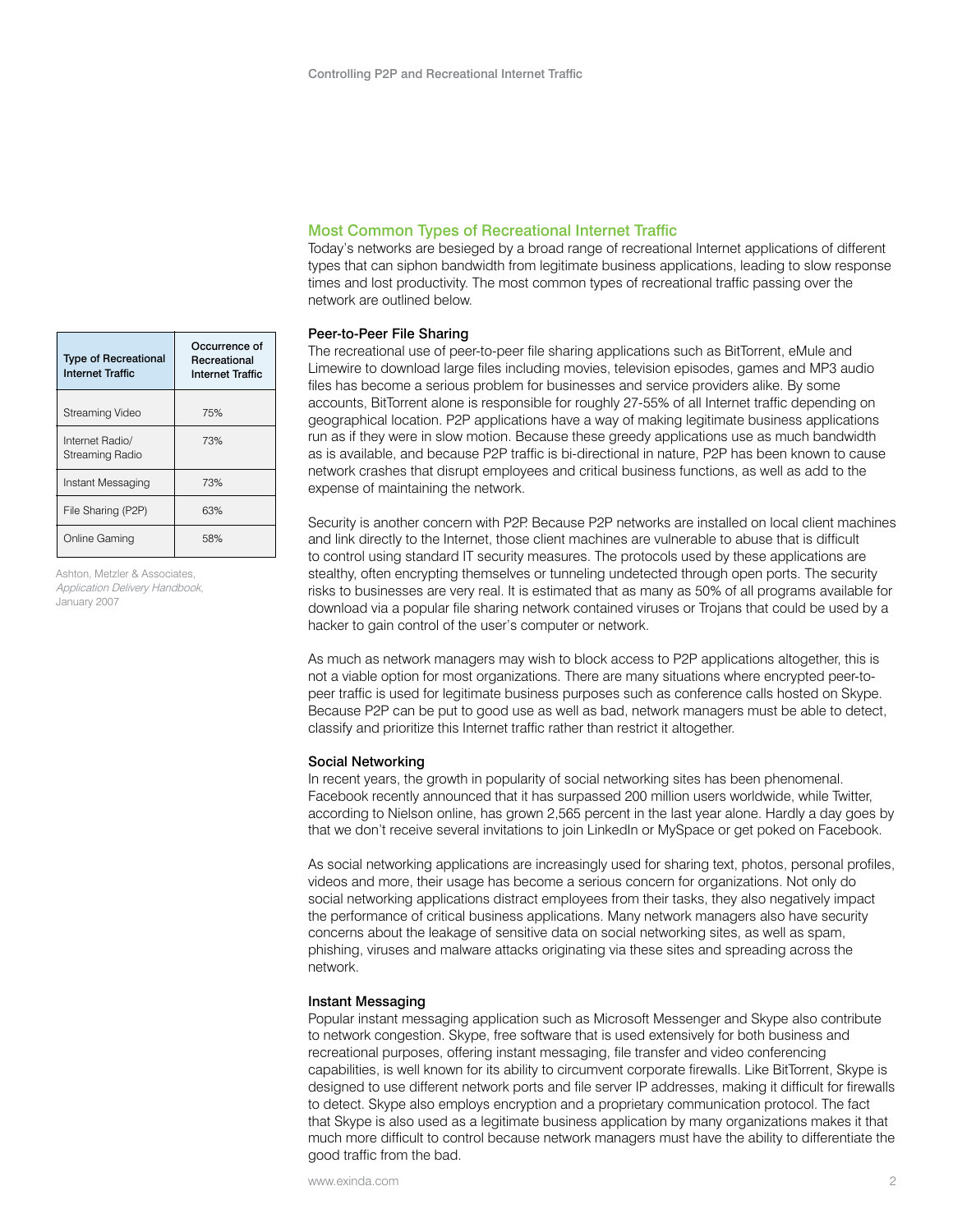# Broadband Media

This class of recreational traffic includes bandwidth-intensive Internet radio, streaming audio and video content and videos accessed on YouTube, which is now the third most visited website in the world according to web monitor Alexa. It is projected that YouTube will attract over 375 million visitors in 2009. YouTube videos in Adobe Flash Video format are not streamed, but rather downloaded and buffered for faster viewing by users. A single YouTube video can consume from 100Kbps to 1 Mbps of bandwidth, causing significant issues for organizations with limited bandwidth. As with Skype, instant messaging and social networking, many companies use YouTube as a no-cost marketing and promotional vehicle. Its use for legitimate business reasons makes it that much more difficult for organizations to block access to YouTube altogether.

#### Online Gaming

The popularity of online multiplayer video games has also had an impact on organizations' networks. You may have seen the episode of NBC's hit series "The Office" in which the entire branch office including its manager is engaged in an epic struggle for victory in the World War II game "Call of Duty." The new guy, Jim, explains that what began innocently enough as a teambuilding exercise has escalated into a deadly serious waste of time for all employees – not to mention a significant drain on network resources.

## Deliberately Evasive Applications

The number of different recreational Internet applications that network managers must deal with is significant, and more applications appear on the scene every day. To make matters worse, a large number of these applications are designed specifically to evade detection and slip past corporate firewalls by port hopping or masquerading as legitimate business applications. If a port-hopping application is unable to connect to a remote host on the default port, it will jump to another port and keep trying until it finds an open port through which it can connect. Web proxies are one way that recreational traffic attempts to masquerade as harmless HTTP traffic. The techniques employed by these types of recreational applications to evade detection are growing more and more sophisticated – to the extent that they are rapidly outpacing the efforts of organizations to bring them under control.

#### Lack of Network Visibility: A Major Issue

As sobering as this picture of P2P and recreational traffic running out of control might seem, in reality, the problem is likely worse than we know. Many organizations have limited or no visibility into the types of applications running on the network.

In many cases, network managers only have insight into the traffic visible to network routers and firewalls. As we have seen above, recreational Internet applications are designed specifically to go undetected by most routers and firewalls. In most cases, routers and firewalls lack the ability to accurately distinguish between business-critical traffic – such as Web-based business applications, off-peak file backups and VoIP – and more trivial recreational Internet traffic.

Many organizations also lack the ability to measure application response times to proactively identify cases where recreational traffic is impeding application performance. According to a survey conducted by the Aberdeen Group in May 2009, 60% of respondents cited the inability to identify performance issues before end-users are impacted as a top application delivery challenge (Source: Aberdeen Group, Application Delivery over the WAN).

When it comes to the explosive growth of recreational traffic, what you can't see can hurt you. Lacking network visibility or the ability to measure application performance, IT departments are often left scrambling to deal with the issue of poorly performing applications as quickly as possible. Some organizations will attempt to solve the problem by simply adding more bandwidth. Unfortunately, throwing more bandwidth at the problem is a temporary, partial and expensive solution.

# Recreational Internet Usage By the Numbers

According to a survey conducted by America Online and Salary.com, employers spend \$759 billion per year on salaries for which real work is expected, but not actually performed. Web surfing for recreational use was cited as the #1 time waster at work by 44.7 percent of more than 10,000 people polled.

According to Aberdeen's October 2007 benchmark report, Optimizing WAN for Application Acceleration, 47% of all organizations that increased their bandwidth capacity over the last two years did not experience any improvement in application performance.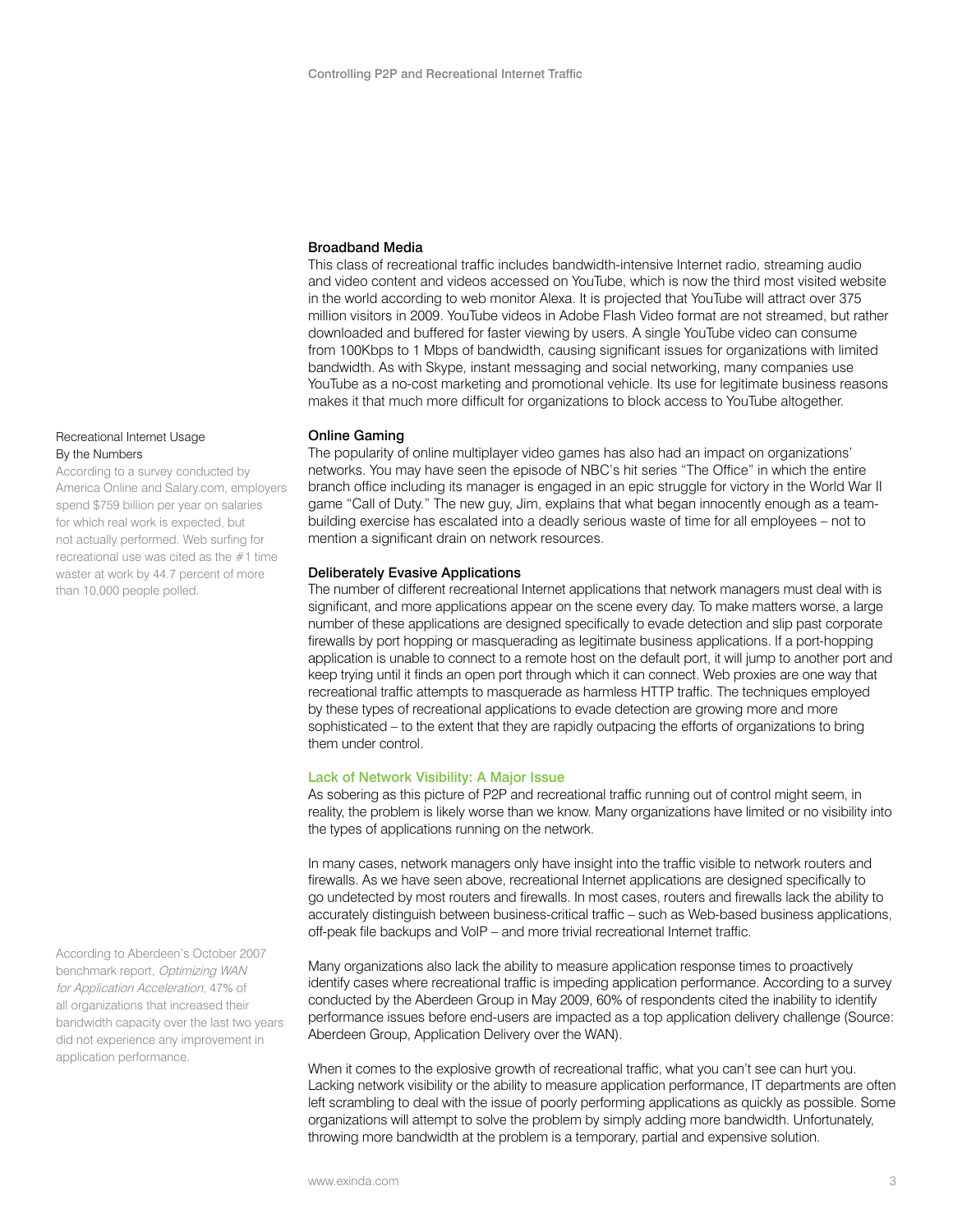Another common approach is application acceleration. Organizations will invest in solutions that accelerate everything on the network including unwanted and unproductive recreational traffic. Just like adding more bandwidth, this approach is ultimately shortsighted. While accelerating all traffic, including the good and the bad, may appear to work for a time, eventually the link will be maxed out again and the organization will be back to square one. Greedy P2P applications, for example, will continue to consume all of the additional bandwidth that is made available, eventually squeezing out more important business applications. When an organization invests in an application acceleration solution that accelerates everything, they are, in a sense, spending money to improve the speed of recreational applications and enhance the user experience for those who are using the network for P2P file sharing and other unwanted recreational purposes.

To effectively manage P2P and recreational traffic and reclaim bandwidth for business-critical applications, network managers and administrators require a proven, long-term solution to detect and analyze network traffic and apply network policies to control unwanted traffic.

#### Recreational Traffic Detection and Control

Modern WAN optimization solutions provide the most effective way to detect and control recreational and P2P traffic on the network. As opposed to firewalls that allow the majority of recreational traffic to pass undetected, WAN optimization solutions use sophisticated Layer 7 application signatures, packet classification, behavior monitoring and advanced heuristics to detect traffic patterns and apply the proper network policies to control them.

The most advanced WAN optimization solutions are capable of accurately detecting, classifying and controlling 98% of encrypted peer-to-peer traffic before it can negatively impact business applications. By extending visibility across the network, a WAN optimization solution allows the network manager to identify thousands of applications. He or she can then set policies to prioritize critical business applications and allocate appropriate bandwidth to them, while blocking or slowing low-priority recreational and P2P traffic.

# WAN Optimization Solutions Deliver Enhanced Visibility

The first step toward effectively controlling recreational and P2P traffic is to understand exactly what is happening on the network. A WAN optimization solution provides deep visibility into network activity, usage and performance, giving network managers the intelligence, knowledge and foresight needed to keep the network and the applications that depend upon it operating at peak performance.

Application visibility allows IT staff to visualize all traffic on the network at the application layer (Layer 7). Using an advanced application classification engine, the WAN optimization solution can identify and classify all peer-to-peer traffic, URLs, applications, Sip call information and more. The Session Initiation Protocol, or SIP, is widely used for VoIP, video conferencing, streaming multimedia distribution, instant messaging and online gaming. At a glance, network managers and administrators can instantly see:

- Top applications for inbound and outbound traffic
- Traffic by user IP address, subnet and/or Microsoft® Active Directory name
- Percentage of bandwidth being used by traffic type
- Top URLs in and out of Internet link

IT staff can drill down to identify recreational traffic including evasive applications, and view bandwidth utilization down to the individual user level through integration with Microsoft Active Directory. Real-time monitoring and historical statistics help IT understand what applications are running on the network and how much bandwidth each application is consuming.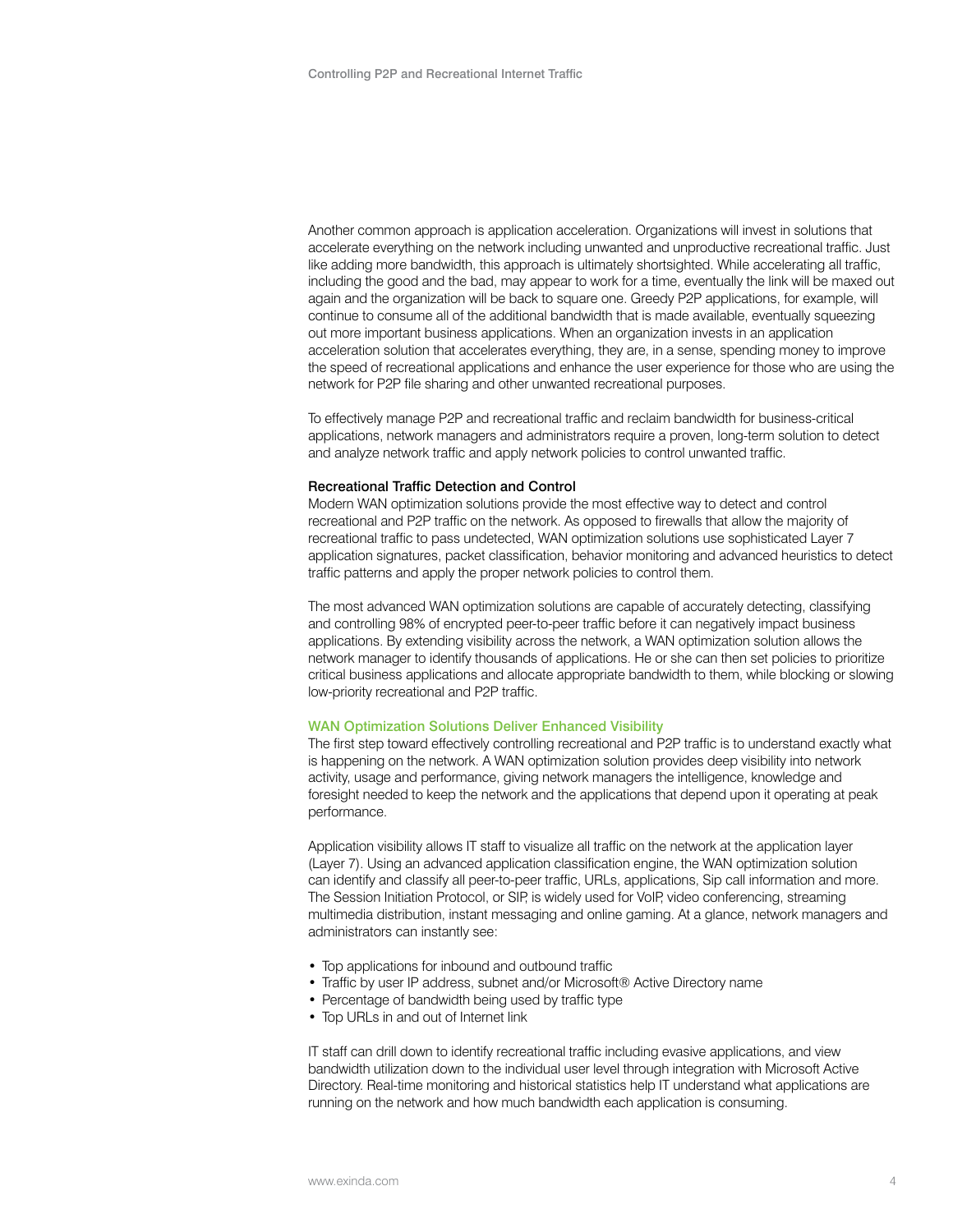#### Sample Application Visibility Report



Figure 1 – This graphic detail from a sample report lists out the top inbound and outbound applications on the network. Graphical reports can be automatically emailed in PDF format on a daily basis to key IT personnel or business executives.

## **Control**

It's one thing to be able to see what's happening across the network, and another to be able to actually do something about it. With a modern WAN optimization solution, network managers not only gain visibility into why applications are performing slowly, but they also get advanced control capabilities that allow them to proactively address performance issues such as misconfigurations, congestion and bottlenecks.

Organizations should look for a WAN optimization solution that includes sophisticated controls that allow IT staff to create network polices to prioritize the most critical applications, fair-share network resources, throttle recreational traffic or block some types of unwanted traffic altogether.

#### Evasive Application Traffic Detection

Many P2P and file sharing applications are evasive. They may mask their behavior on the network or masquerade as other more legitimate applications. Using Layer 7 application signatures, behavior monitoring and advanced heuristics, WAN optimization solutions enable IT staff to detect and control all applications on the network including those that are designed to be evasive.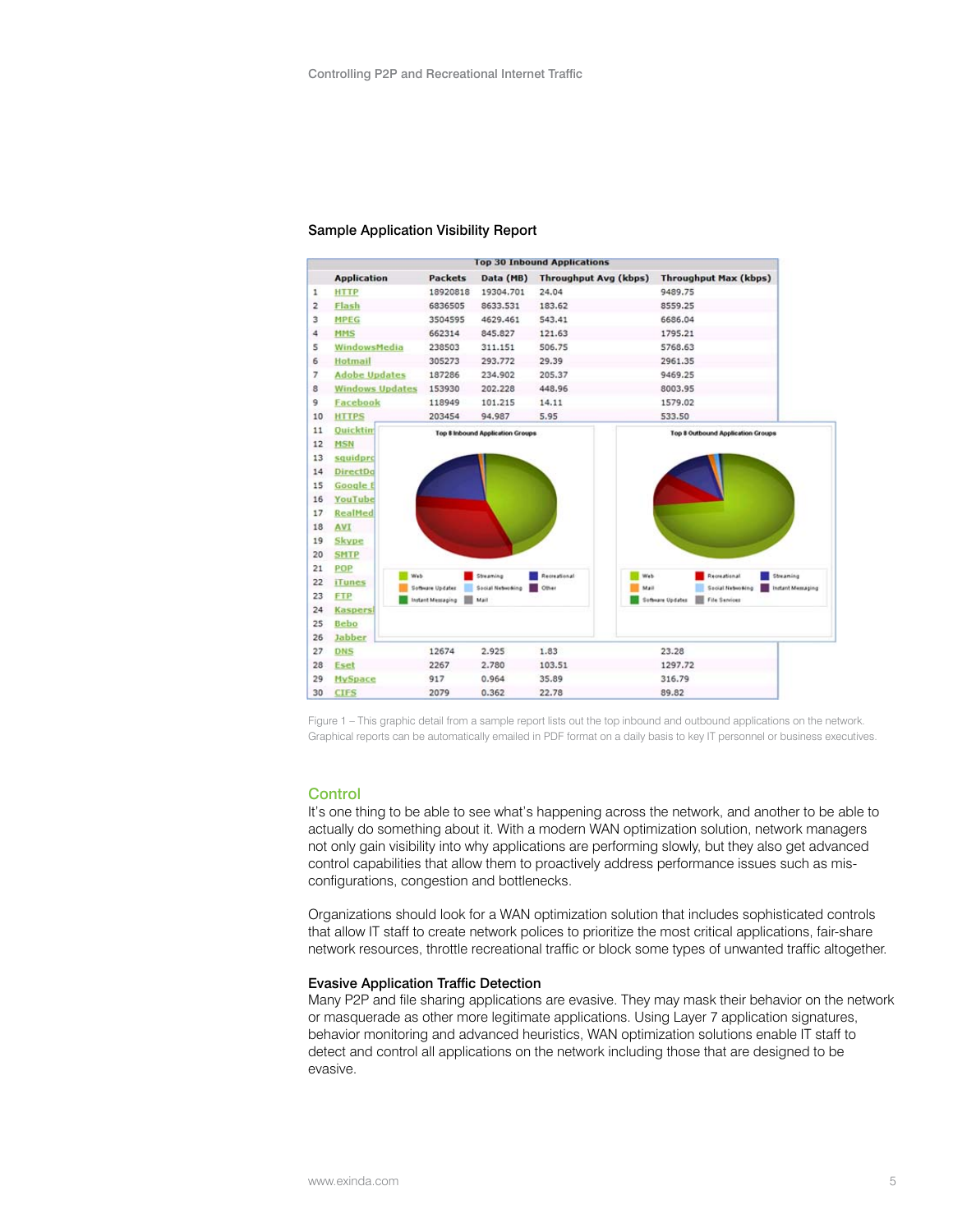# Best Practices for Controlling Recreational Traffic

#### 1. Develop a Network Usage Policy

Technology can only go so far in addressing recreational Internet usage. HR and senior management should work together to develop an Internet usage policy that clearly outlines proper and improper network usage. Clearly communicate this policy to all employees and new hires.

#### 2. Measure Application Response

Put a solution in place to accurately measure application response times and regularly monitor whether application performance is degrading or improving. Measuring application response will allow you to better determine the root cause of poor performance and proactively address the issue before it impacts end users.

# 3. Limit Recreational Traffic Instead of Locking It Down

Blocking recreational traffic and access to sites like Facebook altogether may have a negative impact on employee morale and erode employee-employer trust. It is generally a better idea to limit recreational traffic in such a way that the needs of the business and the rights of employees are kept in balance.

#### Policy-based Traffic Management

Organizations can develop policies to precisely control bandwidth availability by limiting or eliminating unwanted network traffic such as P2P or other recreational traffic. In such a way, organizations can prevent low-priority traffic from interfering with the performance of the WAN or impeding response times for critical applications.

# Fair Sharing

With this tool, network administrators can easily allocate specific amounts or percentages of bandwidth to individual users, user groups or sub-nets to ensure that no single user or host can monopolize bandwidth.

#### Adaptive Response

This advanced control mechanism allows IT staff to set policies that allow the network to automatically adapt to changing traffic conditions without requiring manual intervention. This low-touch approach allows network administrators to set alerts, notifications and execute custom scripts that automatically change the behavior of the network based on user-defined events and triggers. If we look at the fair sharing example above, for instance, an adaptive response mechanism could be configured to meter an individual's network usage and automatically throttle his or her bandwidth once the consumption exceeds a set threshold or allotment.

# Summing Up

Organizations rely heavily upon their network and applications to drive day-to-day operations and support employees and customers. When recreational traffic is allowed to congest the network and impede the performance of critical applications, productivity suffers and the entire organization may be put at risk. Organizations must find a way to manage recreational network usage so that application performance is preserved without imposing heavy-handed restrictions on users.

WAN optimization technology combined with the detection and suppression of recreational and P2P traffic has proven to be a highly effective solution. WAN optimization solutions allow organizations to see and understand exactly what is happening across the network so IT staff can detect recreational traffic, mis-configured or misbehaving services and users who are consuming more than a reasonable share of the bandwidth. With real-time visibility into network activity and rich historical reporting and trend analysis, network managers can make informed decisions about what traffic to control in order to ensure application performance. Visibility also supports effective capacity planning.

Equipped with a 360-degree view of the network, organizations can apply policies to control unwanted or aggressive recreational and traffic on the network, as well as prioritize bandwidth resources for important business applications. A wise investment in WAN optimization technology will pay large dividends for organizations by ensuring predictable application performance and containing recurring Internet communication costs.